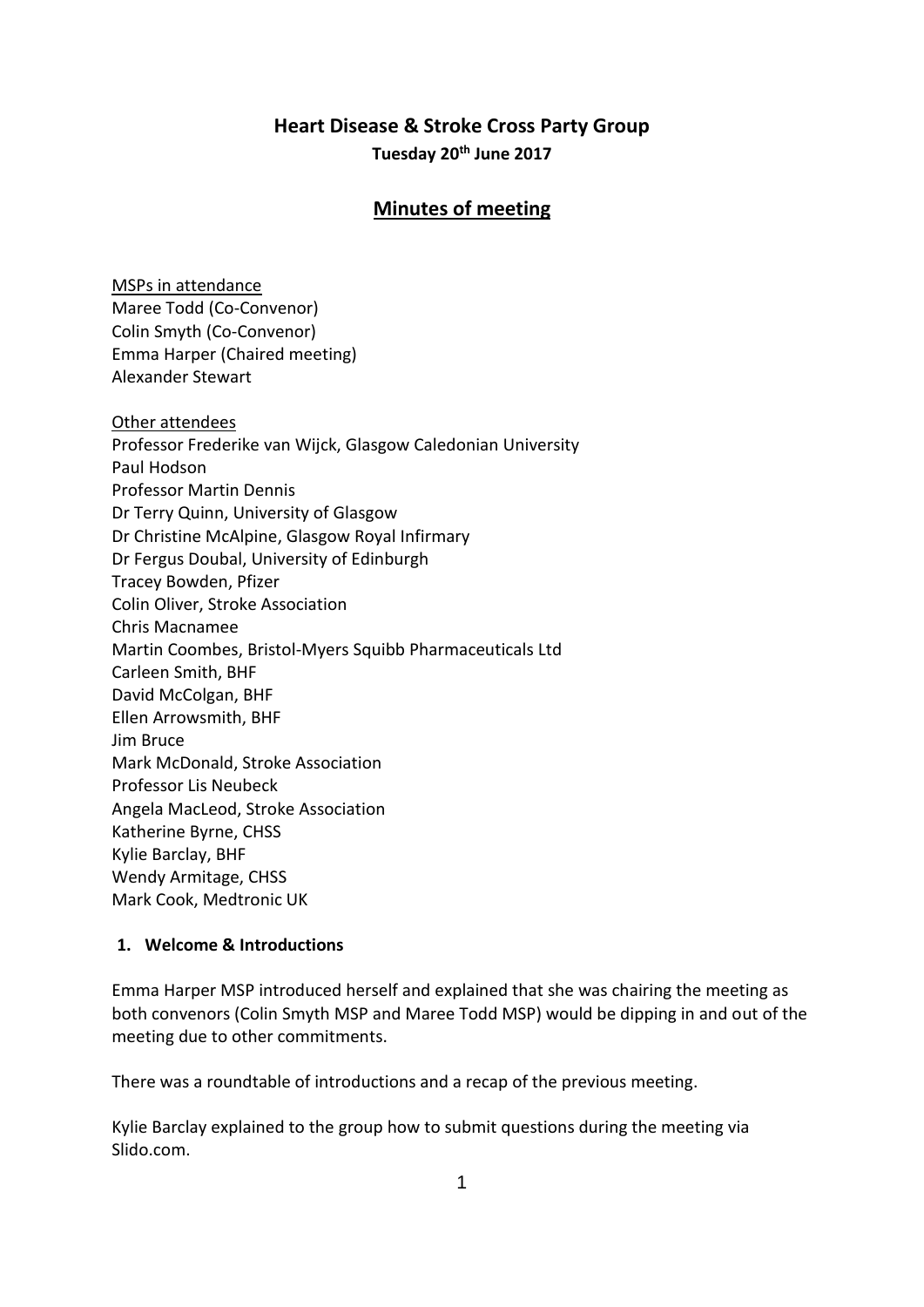### **2. Minutes of last meeting (28 th March 2017)**

Proposed by Emma Harper; seconded by Fergus Doubal and Katherine Byrne.

### **3. Topic discussion: Atrial Fibrillation: Diagnosis, Treatment and Care**

#### a. **Professor Lis Neubeck**

Professor Neubeck gave an explanation of what atrial fibrillation is and its prevalence in Scotland (92,000 people diagnosed). AF rates are predicted to rise by 2050. She highlighted that the condition increases the risk of stroke fivefold. AF related strokes tend to be more severe, causing more death, longer hospital stays and increased disability compared to non AF strokes. AF strokes in Scotland cost three times as much as non AF strokes.

Diagnosis is a problem. A number of people have no symptoms. For every person diagnosed it is thought that there is another person who doesn't know that they have AF. Early detection and successful treatment is crucial. Currently, anti-coagulation use is sub optimal.

Prof Neubeck highlighted the increase in diagnosis through repeated screening in high risk individuals compared with single time point screening.

She also drew attention to new screening devices available, pointing out that a number of these devices were reliable.

#### b. **Dr Terry Quinn**

Dr Quinn reiterated that AF strokes are particularly bad in terms of outcomes such as initial disability, time in hospital and mortality. From a health economist point of view this means poorer economic outcomes.

Dr Quinn discussed the medicines used to treat AF and some of the issues surrounding treatment. Warfarin has been one of the most powerful tools for treating AF (62% reduction in stroke). This potency comes with a correspondingly strong risk of bleeding. 1-2% of people on Warfarin are having a major bleed each year. People at highest risk of stroke are often less likely to receive treatment. Newer agents are available for treating AF.

Dr Quinn mentioned that there are potential links between vascular dementia and atrial fibrillation although more data and research is needed on this.

Improved usage of available data could improve AF treatment and care.

#### c. **Paul Hodson**